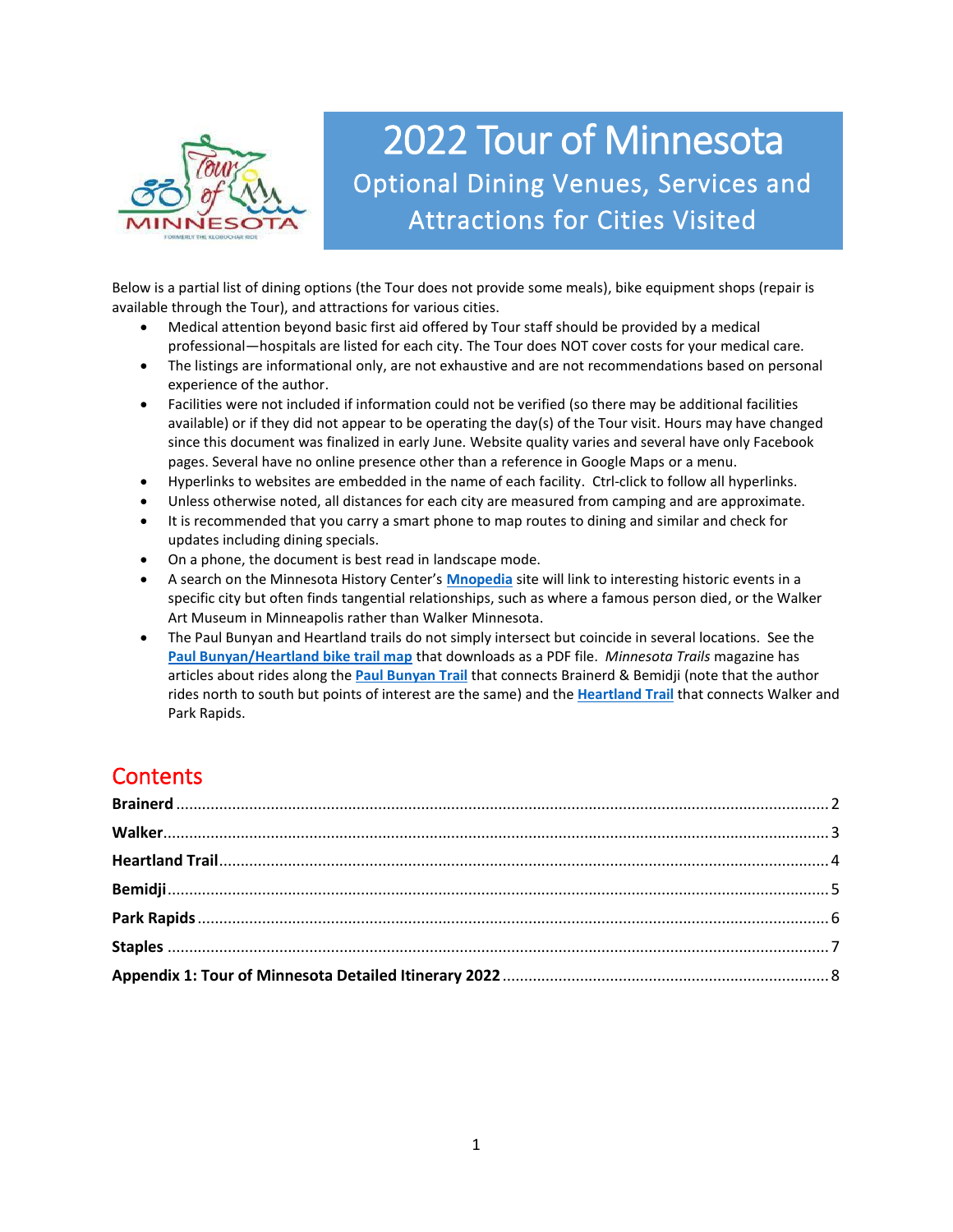### <span id="page-1-0"></span>Brainerd

Arrive Saturday June 18, depart Sunday June 19; end of ride Saturday June 25 **[Explore Brainerd Lakes](https://explorebrainerdlakes.com/)** directory Distances shown are from camping

**Camping:** Crow Wing County Fairgrounds 2000 SE 13th St, Brainerd, MN 56401 (Day 0 only)

### **Bike equipment shops:**

**[Easy Riders](https://www.easyridersbikes.com/)** 415 Washington St, Brainerd, MN 56401 2.5 miles 218-829-5516 Sat 9AM-6PM; Sunday closed

**[Muddy Bikes](https://www.muddybikesmn.com/)** 701 1/2 Charles St, Brainerd, MN 56401 3.3 miles 218-454-3787 Saturday 9AM-5PM; Sunday closed

**Dining***:* Brainerd has many restaurants scattered around the city

### **Recommended by locals:**

**[Black Bear Lodge and Saloon](https://www.blackbearlodgemn.com/)** 14819 Edgewood Dr N, Baxter, MN 56425 5.7 miles 218-828-8400 Saturday 11AM–9 PM

**[Raferty's Pizza](https://raffertyspizza.com/location/baxter-mall)** 14136 Baxter Dr, Brainerd, MN 564013.7 miles 218-829-5804 Saturday 11AM-9PM

**El Tequila Mexican Restaurant** 7399 Garrison Rd, Baxter, MN 56425 4.2 miles (218) 454-0618 Saturday 11AM–10PM

### **Closest to Fairgrounds camping:**

[Yesterday's Gone Bar & Grill](http://yesterdaysgonebar.com/)<sup>219</sup> S 9th St, Brainerd, MN 56401 2.1 miles 218-824-2050 Saturday 11AM–1AM

**[612 Station](http://612station.com/)** 612 Front St, Brainerd, MN 56401 2.2 miles 218-454-1995 Saturday 11AM-10PM

### **Medical:**

**[Essentia Health-St. Joseph's Medical Center](https://www.essentiahealth.org/find-facility/profile/essentia-health-st-josephs-medical-center-brainerd/)** 3.0 miles 523 N 3rd St, Brainerd, MN 56401 218-829-2861 Emergency room open 24 hours a day

**[Essentia Health Urgent Care -](https://www.essentiahealth.org/find-facility/profile/essentia-health-urgent-care-baxter/) Baxter** 2.8 miles 13060 Isle Dr Suite A, Baxter, MN 56425 218-828-2880 Saturday & Sunday: 9AM–4PM

### **Attractions:**

**Paul Bunyan Land [& Pioneer Village](https://paulbunyanland.com/)** 17553 MN-18, Brainerd, MN 56401 2.5 miles 218-764-2524 Saturday 10AM-6PM

**[Crow Wing County Historical Society](http://www.crowwinghistory.org/)** 320 Laurel St, Brainerd, MN 56401 2.5 miles 218-829-3268 (call to verify that it is open) Saturday 10AM-3PM

**[Brainerd Armory](https://ngmnpublic.azurewebsites.us/guard-celebrates-brainerd-armory-grand-opening/)** 1115 Wright St, Brainerd, MN 56401 0.4 miles 218-828-2245 Closed Saturday but tanks on exhibit outside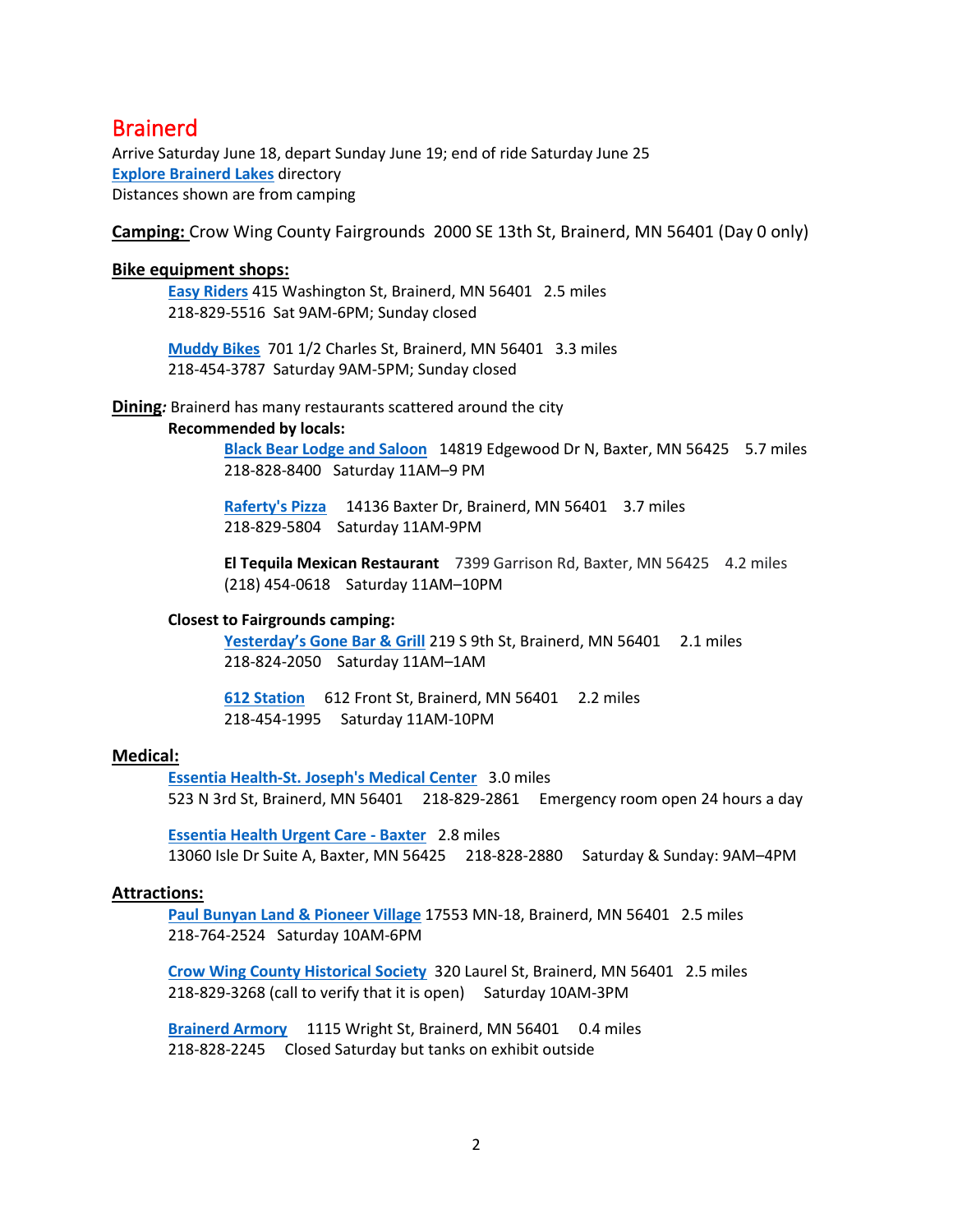### <span id="page-2-0"></span>**Walker**

Arrive Sunday June 19, depart Tuesday June 21 **[Leech Lake Area Chamber of Commerce](https://leech-lake.com/maps-travel/downtown-exploring/)** Distances shown are from camping

**Camping:** Walker-Hackensack-Akeley Senior High School 302 4th St S, Walker, MN 56484

### **Bike equipment shop:**

**[Back Street Bicycle Service & Repair](http://www.walkermnbicycleshop.com/)** 409 Michigan Ave. W, Walker, MN 56484 0.3 miles 218-547-2529 Sunday & Monday "If I'm home, I'm open"

### **Dining***:*

**[Wilbur's on Walker Bay](https://www.wilbursonwalkerbay.com/)** 101 5th St, Walker, MN 56484 218-547-4777 Sunday & Monday 11AM-11PM

**[Bayside Bar & Grill](https://www.facebook.com/Bayside-Bar-and-Grill-510713062312940/)** 412 Minnesota Ave W, Walker, MN 56484 0.3 miles 218-547-4550 all to verify it is open Sunday closed; Monday 11AM-9PM

**[The Piggy BBQ](https://www.thepiggylegendarybbq.com/)** 607 Minnesota Ave, Walker, MN 56484 0.5 miles 218-547-6465 Sunday 11AM-8PM; Monday Closed

**[Jimmy's Family Restaurant](https://www.facebook.com/JimmysWalkerMN/)** 909 Minnesota Ave W, Walker, MN 56484 0.8 miles 218-547-3334 Sunday & Monday 7AM-2PM

**Outdoorsman Café** 511 Minnesota Ave W, Walker, MN 56484 218-547-3310 Sunday & Monday 6AM-2PM

### **Medical:**

**Essentia Health—Walker Clinic** 110D Michigan Ave W, Walker, MN 56484 0.4 miles 218-547-6900 Sunday closed; Monday, 8AM–12:30PM, 1:15–5PM

**Sanford Medical Center Bemidji** 1300 Anne St NW, Bemidji, MN 56601 39 miles by car 218-751-5430 Emergency room open 24 hours a day

### **Attractions:**

**[Walker Bay Theater](http://minnesotafolkloretheater.org/home/our_season)**, 609 Minnesota Ave Lower Level, Walker MN 0.5 miles 218-547-4044 Sunday presentation of Ole and Lena at 3 PM, reservations required.

Many shops downtown with 0.5 miles of camping, mostly on Minnesota Avenue, including **[Reed's Family Ou](https://www.reedssports.com/)tdoor Outfitters, [Walker General Store](https://www.walkergeneralstore.com/)**, and others without websites.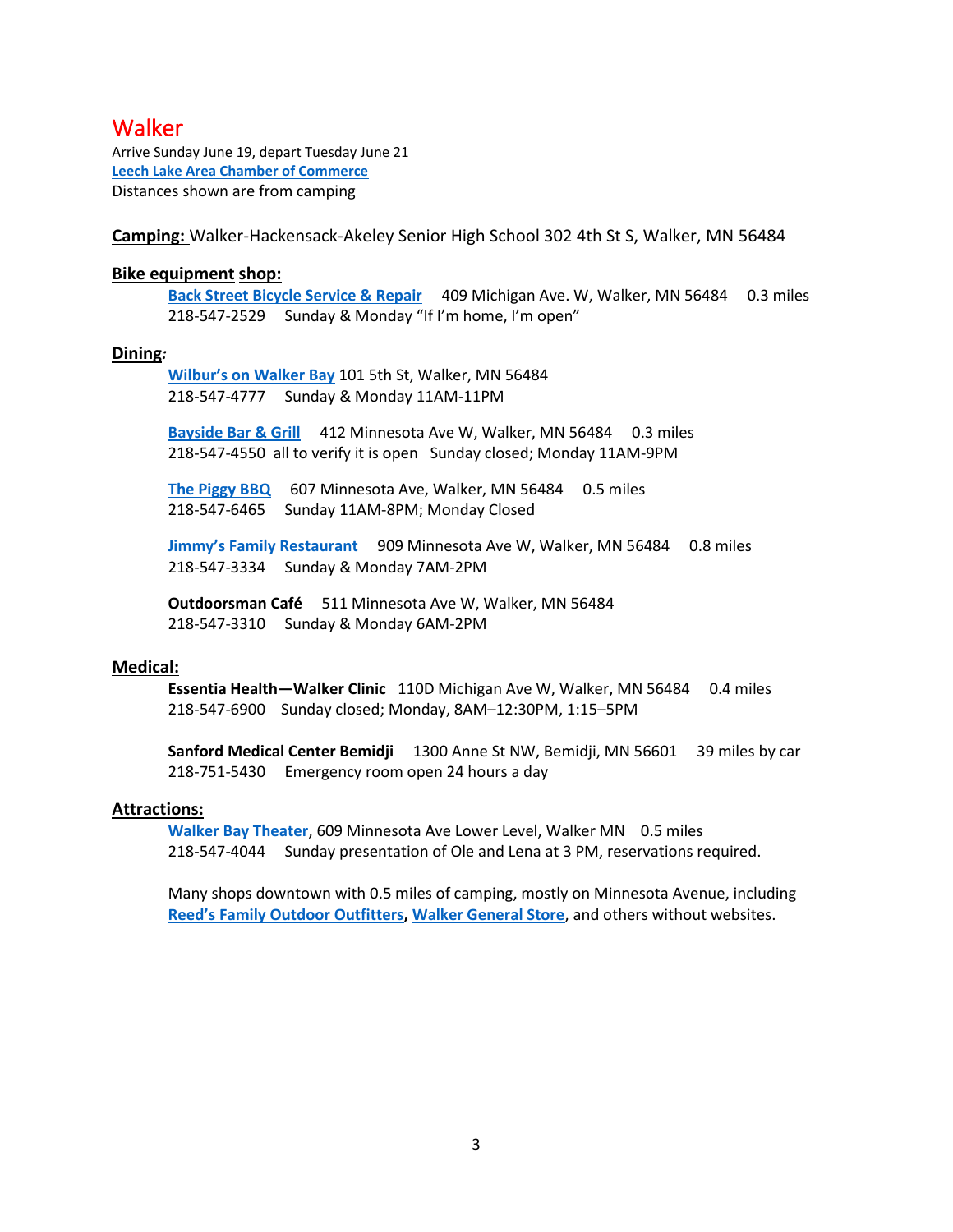# <span id="page-3-0"></span>Heartland Trail

Monday, Thursday **[Paul Bunyan/Heartland bike trail map](https://gdrs.dnr.state.mn.us/gdrs/apps/pub/us_mn_state_dnr/mndnr_geopdf_download/State_Trails/Paul%20Bunyan%20and%20Heartland%20GEO.pdf)**—downloads as PDF file

### **Dining***:*

**[Zappy's Café](http://places.singleplatform.com/zappys-cafe/menu?ref=google)** 10 Marie Ave SE, Akeley, MN 56433 218-652-2233 All days 7AM-7PM

**[Red River Bar & Grill](https://www.redriverevents.com/bar-grill/)** 31075 MN-34, Akeley, MN 56433 218-652-5222 All days 11AM-8PM

**[Iron Horse Bar & Grill](https://www.ironhorsenevis.com/)** 120 Bunyan Trails Rd, Nevis, MN 56467 218-652-3898 All days 11AM-12 AM

**[Northwoods Café Nevis](https://northwoodscafenevis.com/)** 200 Bunyan Trails Rd, Nevis, MN 56467 218-652-3608 All days 6AM-7PM

**Dorset Chick'[n Coop Restaurant & Bar](https://dorsetchicken.com/)** 20456 MN-226, Park Rapids, MN (located in Dorset) 218-732-4072 Thursday 4:30PM-8PM

**See the Park Rapids and Walker pages for other dining options**

### **Attractions:**

**[Paul Bunyan Historical Museum](http://www.akeleymn.com/pbhs/)**, open if volunteers available, Akeley MN just off the bike trail

**Heartland Trailside** (RV Park, Mini Golf, Ice Cream) 20429 Festival Trail, Park Rapids, MN (located in Dorset) 218-252-0044

**Pyrenees Route** A 23-mile hilly, curvy loop of the Paul Bunyan/Heartland Trail through the Chippewa National Forest south from Walker that intersects the Heartland Trail. This loop will not be served by SAG due to limited road access.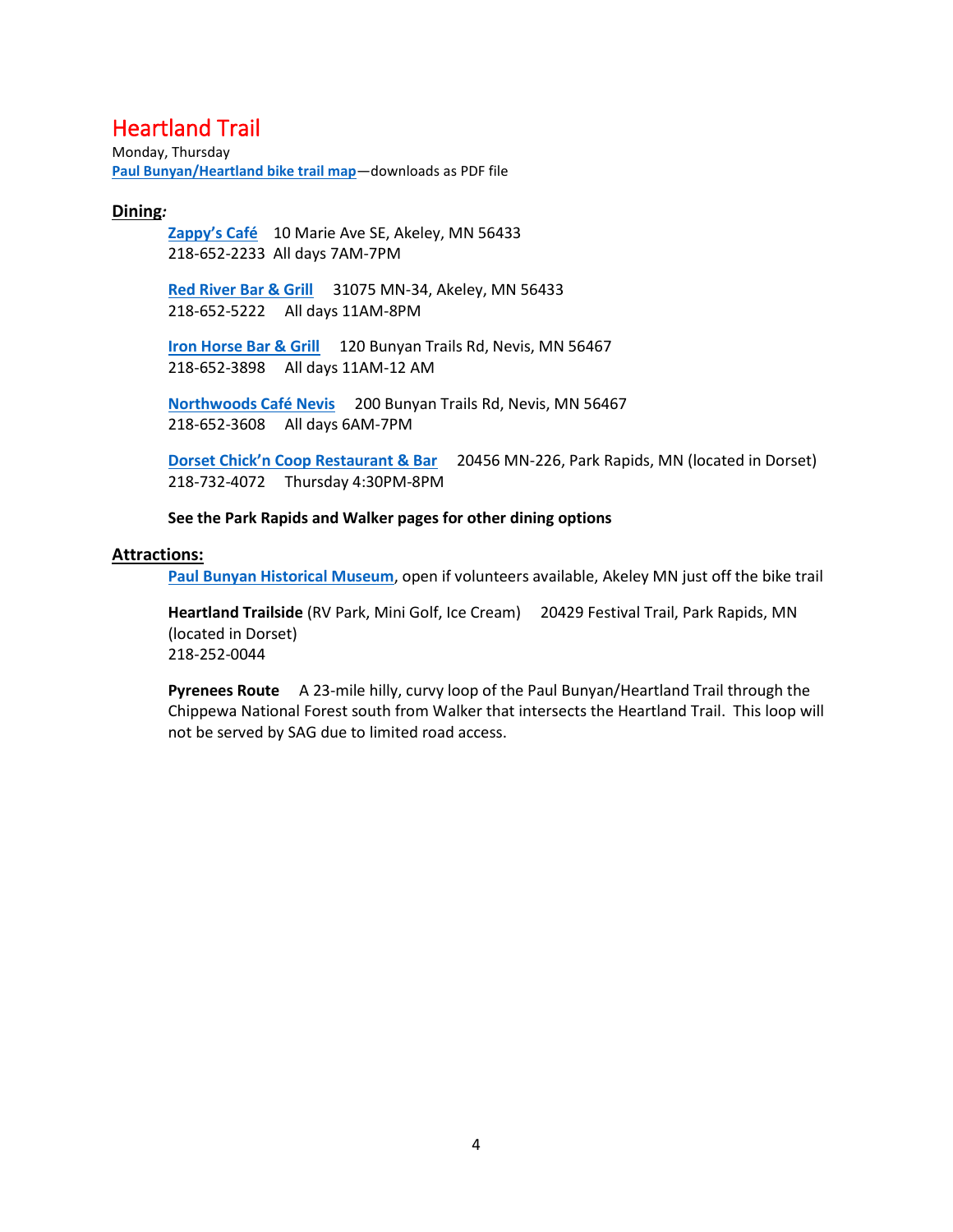### <span id="page-4-0"></span>**Bemidii**

Arrive Tuesday June 21, depart Wednesday June 22 **[Bemidji Lakes Area Guide](https://guide.bemidji.org/Bemidji-Lakes-Area-Guide/1/)** Distances shown are from camping

**Camping:** Beltrami County Fairgrounds, 7223 Fairgrounds Rd NW, Bemidji, MN 56601

### **Bike equipment shops**

**[Northern Cycle](http://www.northerncyclemn.com/)** 117 3rd St NW, Bemidji, MN 56601 5.8 miles 218-751-2453 Tuesday 9AM-5PM

#### **Dining***:*

The first 2 were recommended by locals:

**[Keg & Cork](http://kegncorkbemidjimn.com/)** 310 Beltrami Ave NW, Bemidji, MN 56601 218-444-7600 Tuesday 11AM-2AM

**Tutto [Bene](http://www.tuttobene.us/)** 300 Beltrami Ave NW, Bemidji, MN 56601 218-751-1100 Tuesday 4PM-9PM

**Tara Bemidji—[Thai Food and Craft Beer](http://www.tarabemidji.com/)** 401 Beltrami Ave NW, Bemidji, MN 56601 218-444-8222 Tuesday 5PM-9PM

**[Bar 209](https://bar209bemidji.com/)** 217 Minnesota Ave NW, Bemidji, MN 56601 218-751-2442 Tuesday 11:30AM-10PM

**[Fozzie's Smokin Bar BQ](http://fozziesbbq.com/)** 114 3rd St NW, Bemidji, MN 56601 218-444-0069 Tuesday 11AM-10PM

### **Nearest to camping:**

**[Lazy Jack's](https://www.facebook.com/LazyJacks/)** 6735 Fairgrounds Rd NW, Bemidji, MN 56601 0.6 miles from camping 218-333-3934 Tuesday 11AM – 1AM

### **Medical:**

**Sanford Medical Center Bemidji** 1300 Anne St NW, Bemidji, MN 56601 3.1 miles 218-751-5430 Emergency room open 24 hours a day

**Sanford Bemidji Walk-In Clinic** 1611 Anne St NW, Bemidji, MN 56601 2.9 miles 218-333-4700 7:30AM-7:30PM

### **Attractions:**

**[Paul Bunyan & Babe the Blue Ox Statues](https://www.visitbemidji.com/things-to-do/history-culture/paul-bunyan-babe/)** & **[Visit Bemidji](http://www.visitbemidji.com/)**  300 Bemidji Ave N, 300 Bemidji Ave N, Bemidji, MN 877-250-5959 Tuesday 10AM-5PM At the rolling rest stop MM33.7

See the **[Fireplace of States](https://www.mnopedia.org/thing/fireplace-states)** at the Visitor Center. They have brochures for self-guided map tours for downtown Bemidji.

**[Outdoor Sculpture Walk](https://www.bemidjisculpture.com/)** Outdoor locations around downtown Bemidji—see **[map](https://www.google.com/maps/d/viewer?mid=1SIpa-UccSRMNiHnzDKWA-BJJMOKHlI4-&ll=47.46833099058497%2C-94.8843582264389&z=16)** 6.0 miles from camping but close to ride through Bemidji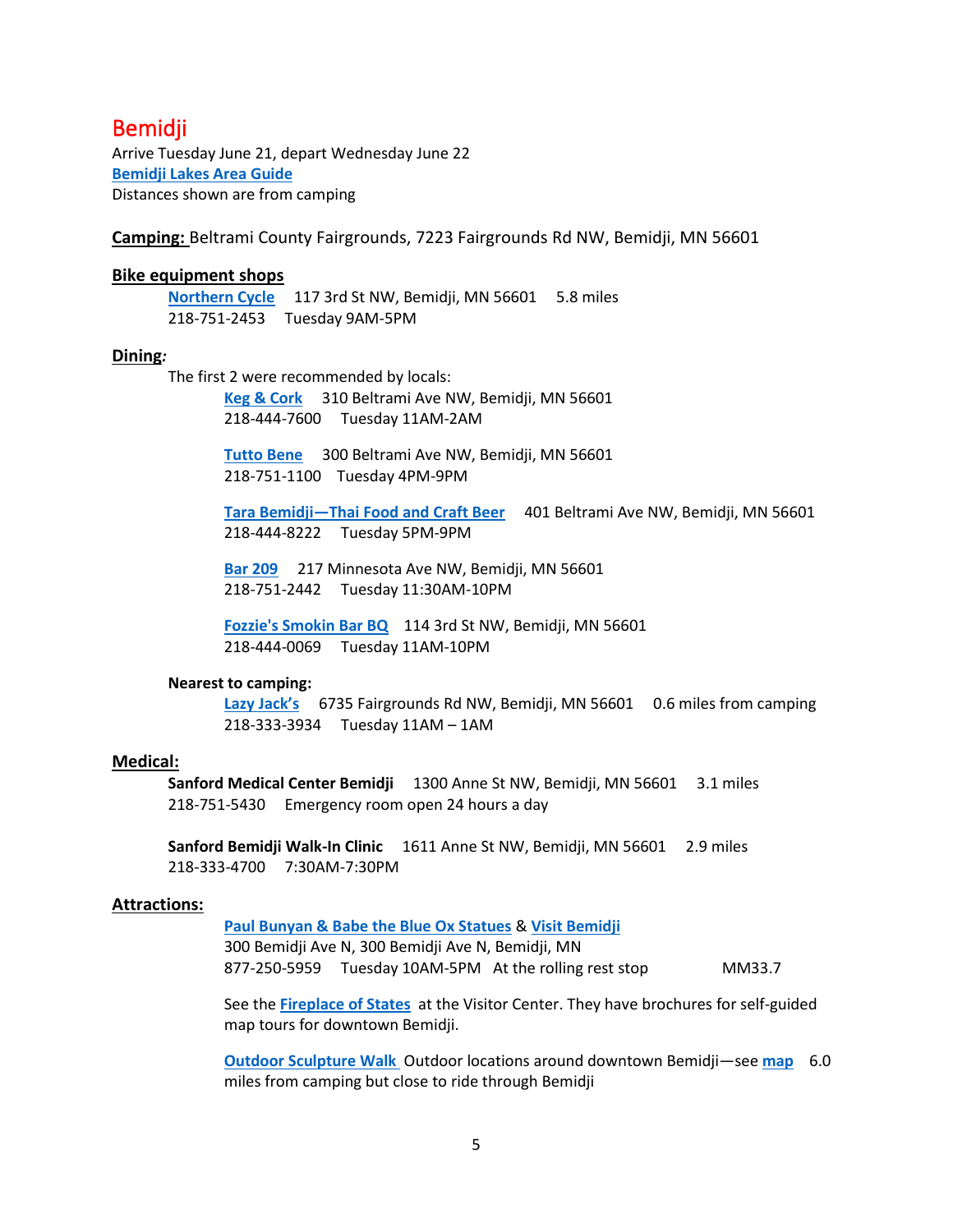### <span id="page-5-0"></span>Park Rapids

Arrive Wednesday June 22, depart Friday June 24 (also Monday for dining) **Park Rapids [Discovery Guide](https://parkrapids.com/discovery-guide)** Distances shown are from camping

**Camping:** Park Rapids High School, 401 Huntsinger Ave, Park Rapids, MN 56470

### **Bike equipment shops**

**[Northern](http://www.northerncyclemn.com/) Cycle** 100 Mill St, Park Rapids, MN 56470 0.9 miles 218-732-5971 Monday closed; Wednesday-Friday 9AM-5PM

**[Pedego Electric Bikes Park Rapids](https://www.pedegoelectricbikes.com/dealers/park-rapids/)** 209 Main Ave S, Park Rapids, MN 56470 218-237-7603 Monday closed; Wednesday-Friday 10AM-6PM

**Dining***:* There are many restaurants downtown, a few with varied hours are listed here. [The Good Life Café](https://www.thegoodlifecafepr.com/) 220 Main Ave S, Park Rapids, MN 56470 0.6 miles 218-237-4212 Monday, Wednesday-Thursday 11AM-9PM

**[Necce's Italian](http://www.necces.net/) Ristorante** 311 Main Ave S, Park Rapids, MN 56470 218-237-4625 Monday, Wednesday-Thursday 4PM-8PM

**[Bella Caffè](http://bellacaffeon3rd.com/)** 116 3rd St W, Park Rapids, MN 56470 0.6 miles 218-732-7625 Monday, Wednesday-Thursday 7AM-6PM

**[Great Northern Café](https://www.greatnortherncafe.com/)** 218 1st St E, Park Rapids, MN 56470 0.7 miles 218-732-9565 Monday, Wednesday-Thursday 6AM-2PM

#### **Medical:**

**CHI St. Joseph's Health Emergency Room** 600 Pleasant Ave S, Park Rapids, MN 0.8 miles 218-732-3311 Open 24 hours

**[Essentia Health Walk-in Care-Park Rapids](https://www.essentiahealth.org/services/walk-in-services/urgent-care/)** 1103 1st St E, Park Rapids, MN 56470 1.5 miles 218-732-2800 Monday closed; Wednesday-Friday 8AM-6:30PM

#### **Laundromat:**

**Kinkel Laundry** 1008 1st St E, Park Rapids, MN 56470 1.3 miles 218-237-5800 7AM-9PM

Longhandles 808 1st St E, Park Rapids, MN 56470 1.1 miles 218-732-9019 6AM-8PM

### **Attractions:**

**[Hubbard County Historical Museum](http://www.hubbardcountyhistory.org/)** 301 Court Ave, Park Rapids, Minnesota 0.5 miles 218-732-5237 Monday closed; Wednesday & Thursday 11AM-4PM

**[Nemeth Art Center](https://www.nemethartcenter.org/)** 301 Court Ave, Park Rapids, MN 56470 0.5 miles 218-732-2300 Monday & Wednesday closed; Thursday 10:30AM-4:30PM

**[Evergreen Fun Park](http://evergreenfunpark.com/)** 26468 US-71, Park Rapids, MN 56470 10.3 miles 218-732-9609 All days 11AM-4PM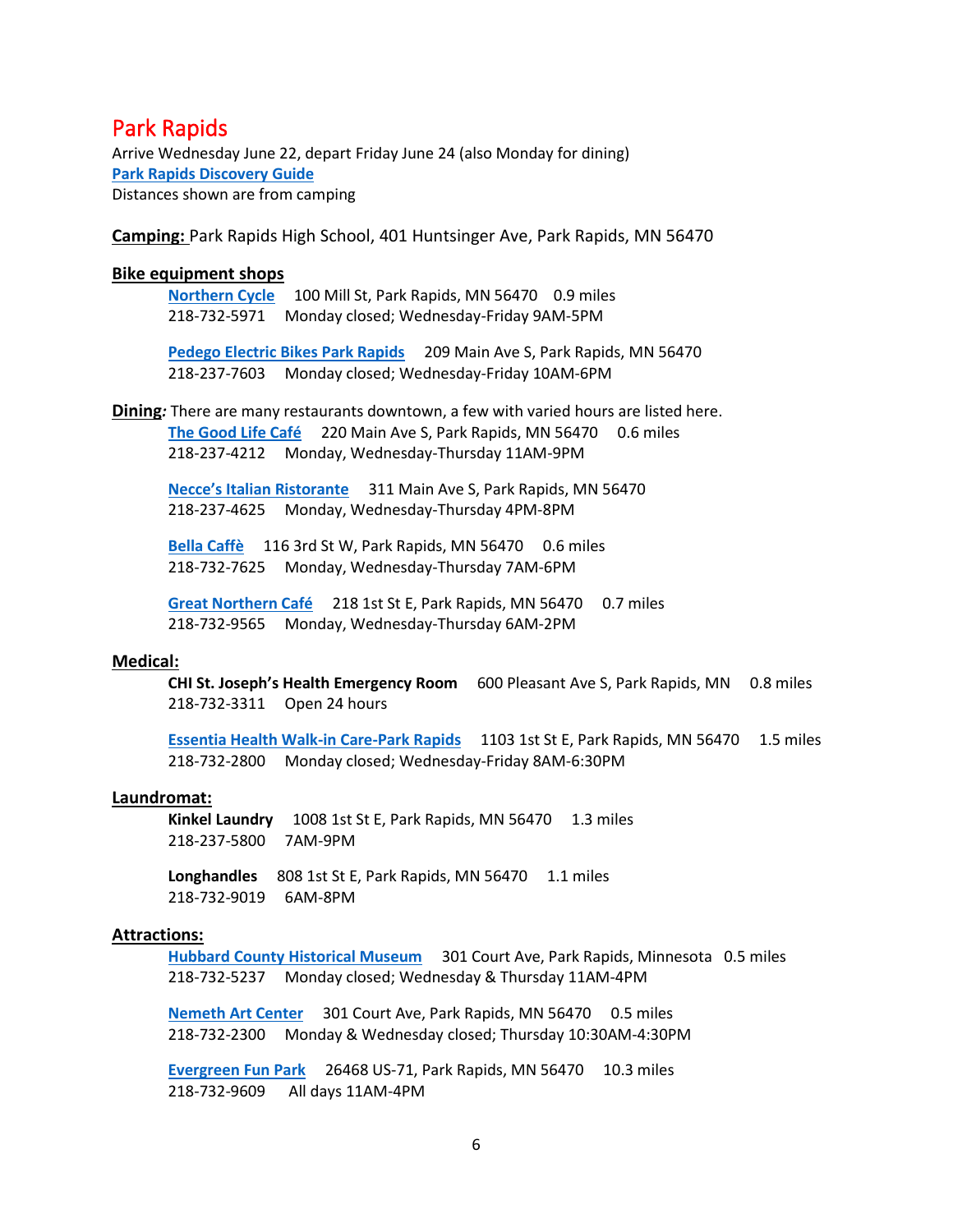### <span id="page-6-0"></span>**Staples**

Arrive Friday June 24, depart Saturday June 25 **[Discover Staples](https://discoverstaplesmn.org/?doing_wp_cron=1652369621.8027479648590087890625) [Staples-Motley Chamber of Commerce](https://staplesmotleychamber.org/business-directory/)** Distances shown are from camping

**Camping**: Staples-Motley High School, 401 Centennial Dr, Staples, MN 56479, United States

### **Bike equipment shops**

None

### **Dining***:*

**[Beck's Burger Company](https://www.facebook.com/becksburgerco/)** 119 3rd St NE, Staples MN 56479 0.2 miles 218-296-5191 Friday 11AM – 1AM

**[Los Corrales](https://www.facebook.com/loscorralesstaples/)** 304 2nd Ave NE, Staples Minnesota 56479 0.2 miles 218-541-5800 Friday 11AM – 10PM

**[Tower Pizza](https://www.facebook.com/TowerPizzaStaplesMN/about/?ref=page_internal)** 414 2nd Ave NE, Staples MN 56479 0.3 miles 218-894-3299 Friday 11AM – 8:30PM

**[Timbers Restaurant](http://www.timberlakehotel.com/timbers-restaurant/)** 1212 2nd Avenue NE, Staples MN 56479 0.8 miles 218-895-1300 Friday 11AM – 9PM, breakfast all day

### **Medical:**

Lakewood Health System 49725 County 83 Staples, MN 56479 2.9 miles 218-894-1515 Emergency open 24 hours

### **Attractions:**

**[Living Legacy Gardens](http://www.clcmn.edu/ag-energy-center/living-legacy-gardens/)** 26505 Co Rd 2, Staples, MN 56479 2.8 miles 218-296-2795 Download the **[Self-guided tour map](http://www.clcmn.edu/wp-content/uploads/2018/04/LLG-Map.pdf)** Open, no charge--guided tours by appointment: Tammy Rick at trick@clcmn.edu

**[World's Longest](https://www.onlyinyourstate.com/minnesota/longest-pier-mn/) Fishing Pier** 24621-24939 Thunder Rd, Staples, MN 56479 2.8 miles 218-894-2553 Withi[n Dower Lake Park](https://staples.govoffice.com/dower_lake)

**[Barn Quilts of Central Minnesota Trail](https://barnquiltsmn.org/)** See th[e Map](https://barnquiltsmn.org/trail-map/) that shows the location of many options around Staples